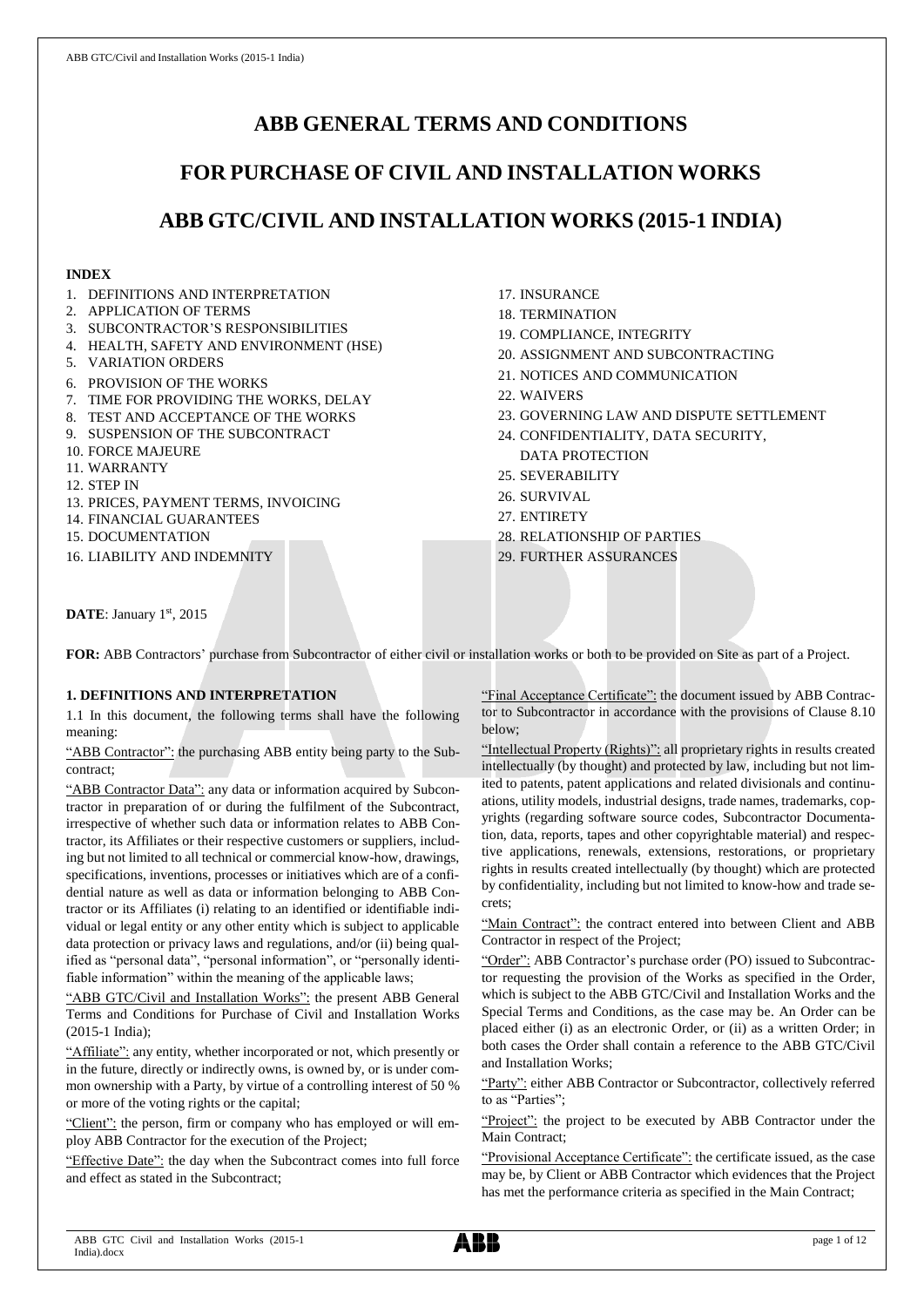"Schedule": the time for completion of the Works as specified in the Subcontract;

"Site": the location where Subcontractor shall provide the Works;

"Subcontract": a written contract, comprising of:

- Subcontract Execution Document,
- Special Terms and Conditions,
- ABB GTC/Civil and Installation Works,
- Annexes.

and/or the Order, which is accepted by Subcontractor (either expressly by written statement or impliedly by fulfilling the Subcontract in whole or in part);

"Subcontractor": the party of the Subcontract responsible for providing the Works;

"Subcontractor Documentation": any HSE manuals, user guides, drawings, calculations, technical data, logic diagrams, progress reports, quality confirmation certificates, and any such other documents as required under the Subcontract and/or applicable laws;

"Subcontractor Equipment": all tools and temporary on Site facilities required for providing the Works;

"Subcontract Price": the price to be paid by ABB Contractor to Subcontractor as specified in the Subcontract;

"Taking-Over Certificate": the document issued by ABB Contractor in accordance with Clause 8.8 below;

"Variation Order": a change to the Subcontract such as to alter the Schedule, and to amend, to omit, to add to, or otherwise to change the Works or any parts thereof;

"Works": the scope of work as specified in the Subcontract, including all labour, material, equipment and services and the Subcontractor Documentation.

1.2 Unless otherwise specified in the present ABB GTC/Civil and Installation Works or the Subcontract:

1.2.1 References to Clauses are to Clauses of the ABB GTC/Civil and Installation Works;

1.2.2 Headings to Clauses are for convenience only and do not affect the interpretation of the ABB GTC/Civil and Installation Works;

1.2.3 The use of the singular includes the plural and vice versa.

1.3 Capitalized terms used in the ABB GTC/Civil and Installation Works and the Subcontract shall have the meaning and shall be interpreted in the way described under Clause 1.1 above or as otherwise expressly defined in the ABB GTC/Civil and Installation Works, or the Subcontract.

# **2. APPLICATION OF TERMS**

2.1 The Subcontract, including the ABB GTC/Civil and Installation Works, shall be the exclusive terms and conditions upon which ABB Contractor is willing to deal with Subcontractor, and the terms of the Subcontract, including the ABB GTC/Civil and Installation Works, shall govern the contractual relationship between ABB Contractor and Subcontractor.

2.2 No terms or conditions endorsed upon, delivered with or contained in Subcontractor's quotations, acknowledgements or acceptances, specifications or similar documents will form part of the Subcontract, and Subcontractor waives any right which it otherwise might have to rely on such other terms or conditions.

2.3 Any amendment to the Subcontract or deviations from the provisions of the Subcontract shall have no effect unless expressly agreed in writing by the Parties.

#### **3. SUBCONTRACTOR'S RESPONSIBILITIES**

3.1 Subcontractor shall provide the Works:

3.1.1 in accordance with the applicable laws and regulations, including but not limited to statutes, ordinances, permits or approvals (collectively, the "Applicable Laws") of any federal, state, local or other authority or labour union applicable to the Works, and shall keep ABB

Contractor indemnified against all penalties and liabilities of any kind for non-compliance with any such Applicable Laws. To the extent that such regulations are advisory rather than mandatory, the standard of compliance to be achieved by Subcontractor shall be in compliance with the generally accepted best practice of the relevant industry. The Schedule for the provision of the Works and the Subcontract Price shall be adjusted to take account of any increase or decrease in cost or delay resulting from a change in the Applicable Laws which materially affect Subcontractor in the performance of its obligations under the Subcontract, provided however that adjustments relevant to the provision of the Works are obtained by ABB Contractor from Client under the Main Contract:

3.1.2 in accordance with the quality standards stated under Clause 11.1 and further specified in the Subcontract;

3.1.3 free from defects and from any rights of third parties;

3.1.4 on the dates specified in the Schedule;

3.1.5 as per bill of quantities specified in the Subcontract;

3.1.6 in accordance with ABB Contractor's instructions which may be issued from time to time; and

3.1.7 by skilled, experienced and competent engineers, foremen and labour, hired in numbers necessary for the proper and timely provision of the Works.

3.2 Subcontractor shall not substitute or modify any of the Works or make any changes to the Works without ABB Contractor's prior written approval.

3.3 Subcontractor shall carry out and be responsible for the Works. If during the approval procedure ABB Contractor/Client requires any modifications of the submitted design in the frame of the completeness and functionality of the Works such modifications shall be deemed to be included in the Subcontract Price. Subcontractor shall prepare drawings, calculations, patterns, models, and other Subcontractor Documentation and information of a similar nature, in sufficient detail to satisfy all Applicable Laws and regulatory approvals and to provide ABB Contractor and Client and other persons concerned with sufficient information to install, maintain and otherwise use the completed Works.

3.4 Subcontractor shall satisfy itself as to all specifics of the Site and all other aspects of the Project insofar as they affect the Works or the execution of the Subcontract. Subcontractor shall also satisfy itself as to the means of access to the Site, the accommodation and telecommunication equipment which may be required, the extent and nature of work, which specific kind of labour, material, equipment and services are required and available for providing the Works and whether Subcontractor has reasonably considered all such aspects in the Subcontract Price, including but not limited to temporary power and water supply and sufficient storage area for which Subcontractor shall be responsible.

3.5 Subcontractor's failure to examine the Site or obtain all information required, shall not relieve Subcontractor neither from the responsibility of estimating properly the cost of providing the Works, nor from the responsibility for additional costs arising out of or in connection with such omission, nor from the responsibility for the performance of the Subcontract. Neither ABB Contractor nor Client assumes any responsibility whatsoever concerning the sufficiency or accuracy of such investigations, the records thereof, or of any interpretations set forth. Neither ABB Contractor nor Client offers any guarantee or warranty, either expressed or implied, that the conditions indicated by such investigations, or the records thereof, are representative of conditions existing throughout the Site. Subcontractor understands and expressly acknowledges that unforeseen developments may occur and that conditions different from those indicated may be encountered.

3.6 Subcontractor shall be deemed to have examined and taken into consideration all relevant conditions, risks, contingencies, legal requirements, necessary schedules, drawings and plans and all other circumstances which may influence or affect the provision of the Works

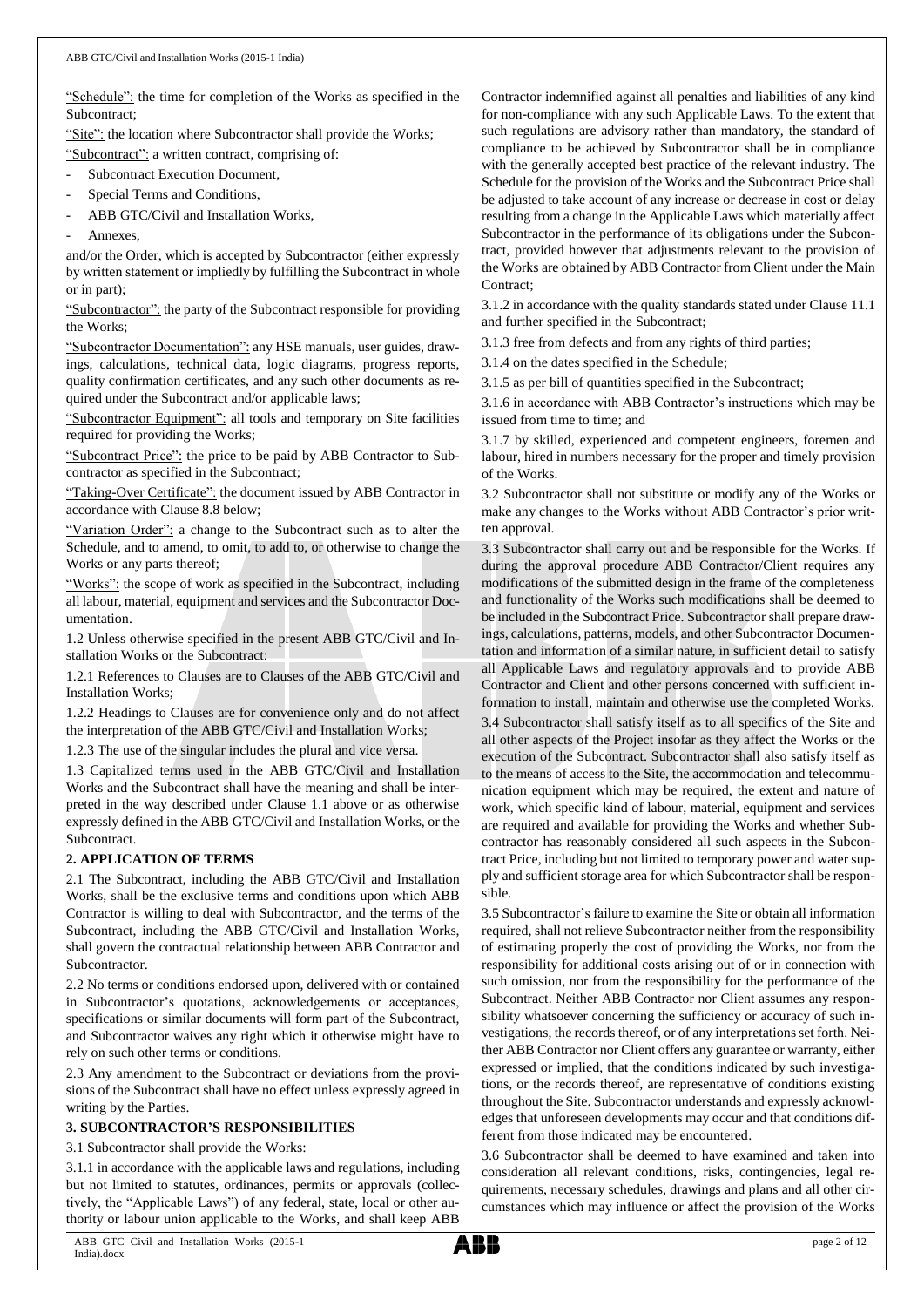or its obligations under the Subcontract, and to have obtained on its own responsibility all additional information and details which Subcontractor requires for the execution and completion of the Subcontract. ABB Contractor shall not be responsible for any costs or losses due to failure of Subcontractor to obtain such information.

3.7 Subcontractor shall give all notices and obtain and pay for all permits, visas, licences and fulfil all other requirements necessary for providing the Works.

3.8 Subcontractor shall hire and provide sufficient number of competent, experienced and/or certified personnel for the provision of the Works. Subcontractor shall hire competent representatives to supervise the provision of the Works at Site and shall give notice to ABB Contractor about the names of such representatives. Upon ABB Contractor's request Subcontractor shall remove forthwith from the Site any person who, in the opinion of ABB Contractor, misconducts or is incompetent or negligent. Any person so removed shall be replaced within fifteen (15) calendar days by a competent substitute. All costs relating to such removal shall be borne by Subcontractor.

3.9 Subcontractor shall have available all Subcontractor Equipment required for the provision of the Works. Such Subcontractor Equipment brought to Site for the purpose of executing the Works shall not be removed without ABB Contractor's prior written approval.

3.10 Subcontractor shall access the Site only with ABB Contractor's prior written approval. ABB Contractor shall grant Subcontractor access to the respective portions of the Site (as may be required in accordance with the Schedule) to enable Subcontractor to perform its obligations under the Subcontract.

3.11 Subcontractor shall pay and be responsible for the suitability and availability of access routes to the Site as well as for any special or temporary rights of way required by, for or in connection with access to the Site and performance of its obligations under the Subcontract. Subcontractor shall take precautions to keep all public or private roads or tracks clear of any spillage or droppings from its traffic. All such spillage or droppings which occur shall be cleared immediately at Subcontractor's risk and expense.

3.12 Subcontractor shall bear the risk of loss of or damages to the Works until issuance of the Provisional Acceptance Certificate or six (6) months from issuance of the Taking-Over Certificate whichever occurs first. Notwithstanding the foregoing, Subcontractor shall be responsible for any loss of or damages to the Works caused by Subcontractor after issuance of the Provisional Acceptance Certificate or six (6) months after Taking-Over Certificate whichever occurs first.

3.13 Subcontractor shall properly cover up and protect until issuance of the Taking-Over Certificate any section or portion of the Works which is exposed to loss or damage due to weather or other causes and shall take every reasonable precaution to protect such section or portion of the Works.

3.14 Subcontractor shall co-operate with ABB Contractor's request in scheduling and providing the Works to avoid conflict or interference with work provided by other contractors and third parties at Site.

3.15 If the provision of the Works depends on proper provision of equipment or execution of works by ABB Contractor, Client or third parties, Subcontractor shall, prior to proceeding with the affected part of the Subcontract, promptly report in writing to ABB Contractor any apparent discrepancies or defects in equipment or execution of work or material. Otherwise such equipment or execution of works shall be deemed to be accepted by Subcontractor.

3.16 Subcontractor shall be responsible for handling of materials and equipment supplied by ABB Contractor. This includes unloading and loading at the Site stores, store keeping and transportation within the Site. Subcontractor shall at its own expense provide store buildings and fence around the storage area and maintain a suitable store recording system. The stores shall be open at all times for inspection by ABB Contractor or Client. Upon arrival of materials and equipment on Site,

Subcontractor shall perform an inspection and any defects and deficiencies are to be recorded on the receipt. Unless such remarks on the receipts are noted, materials and equipment shall be deemed to have been received in good order and condition. From this moment such materials and equipment shall be deemed to be handed over and in the custody of Subcontractor. Any loss or damage shall be immediately reported to ABB Contractor. Subcontractor shall be responsible for the security measures at Site and shall bear the risk of loss or damage of anything brought to Site by Subcontractor, and all material and equipment unloaded by Subcontractor.

3.17 Upon ABB Contractor's request, Subcontractor shall remove without undue delay any material, equipment, scaffolding, debris etc. arising from the provision of the Works to avoid hindrance in access to the Works, routes, buildings or elsewhere.

3.18 Before issuance of the Taking-Over Certificate Subcontractor shall clean the Site to the satisfaction of ABB Contractor.

3.19 If any portion of the Works is covered or otherwise made inaccessible contrary to the request of ABB Contractor or to requirements of the Subcontract, such portion must, upon written request of ABB Contractor, be uncovered for ABB Contractor's inspection and thereafter be covered again, all at Subcontractor's cost. If any portion of the Works has been covered or otherwise made inaccessible which ABB Contractor has not specifically requested to inspect prior to being covered, ABB Contractor may request to inspect such Work and it shall be uncovered by Subcontractor. If such Work is found to be in accordance with the Subcontract, the reasonable direct cost of uncovering and covering shall, after issuance of a Variation Order, be for the account of ABB Contractor. If such Work is found not to be in accordance with the Subcontract, Subcontractor shall bear such costs.

3.20 Subcontractor shall be responsible for any activities performed by its employees in relation to the Subcontract, and in particular the following shall apply:

3.20.1 Subcontractor assumes full and exclusive responsibility for any accident or occupational disease occurred to its employees in relation to the performance of the Subcontract.

3.20.2 It is expressly agreed that the Subcontract does not imply any employment relationship between ABB Contractor and Subcontractor, or between ABB Contractor and Subcontractor's employees assigned to the execution of the Subcontract. ABB Contractor shall remain free of any direct or indirect responsibility or liability for labour, social security or taxes with respect to Subcontractor and its employees assigned to the performance of the Subcontract.

3.20.3 Subcontractor shall hire in its own name all employees required to perform effectively the Subcontract, who shall under no circumstances act as ABB Contractor's employees.

3.20.4 Subcontractorshall be solely and exclusively responsible for any claims and/or lawsuits filed by its employees and – unless caused by ABB Contractor's gross negligence or intentional act – hold ABB Contractor entirely safe and harmless from such claims and/or lawsuits. Subcontractor undertakes to voluntarily appear in court, recognizing its status as sole and exclusive employer, and to provide ABB Contractor with any and all requested documentation necessary to ensure proper legal defence of ABB Contractor in court.

3.20.5 ABB Contractor is authorized to make any payments due to Subcontractor's employees performing the Subcontract, in order to avoid lawsuits. Such payments may be made through withholding Subcontractor's credits, through offsetting or in any other way. Subcontractor shall provide any support requested by ABB Contractor with regard to such payments and indemnify ABB Contractor for any payments made.

3.21 Subcontractor will be responsible and liable for due compliance and implementation of all statutory provisions applicable to the personnel engaged for performance of any Works under the Subcontract, in accordance with applicable labour and establishment legislations. Subcontractor shall submit such documents as required by ABB Contractor to evidence Subcontractor's compliance with its obligations under this

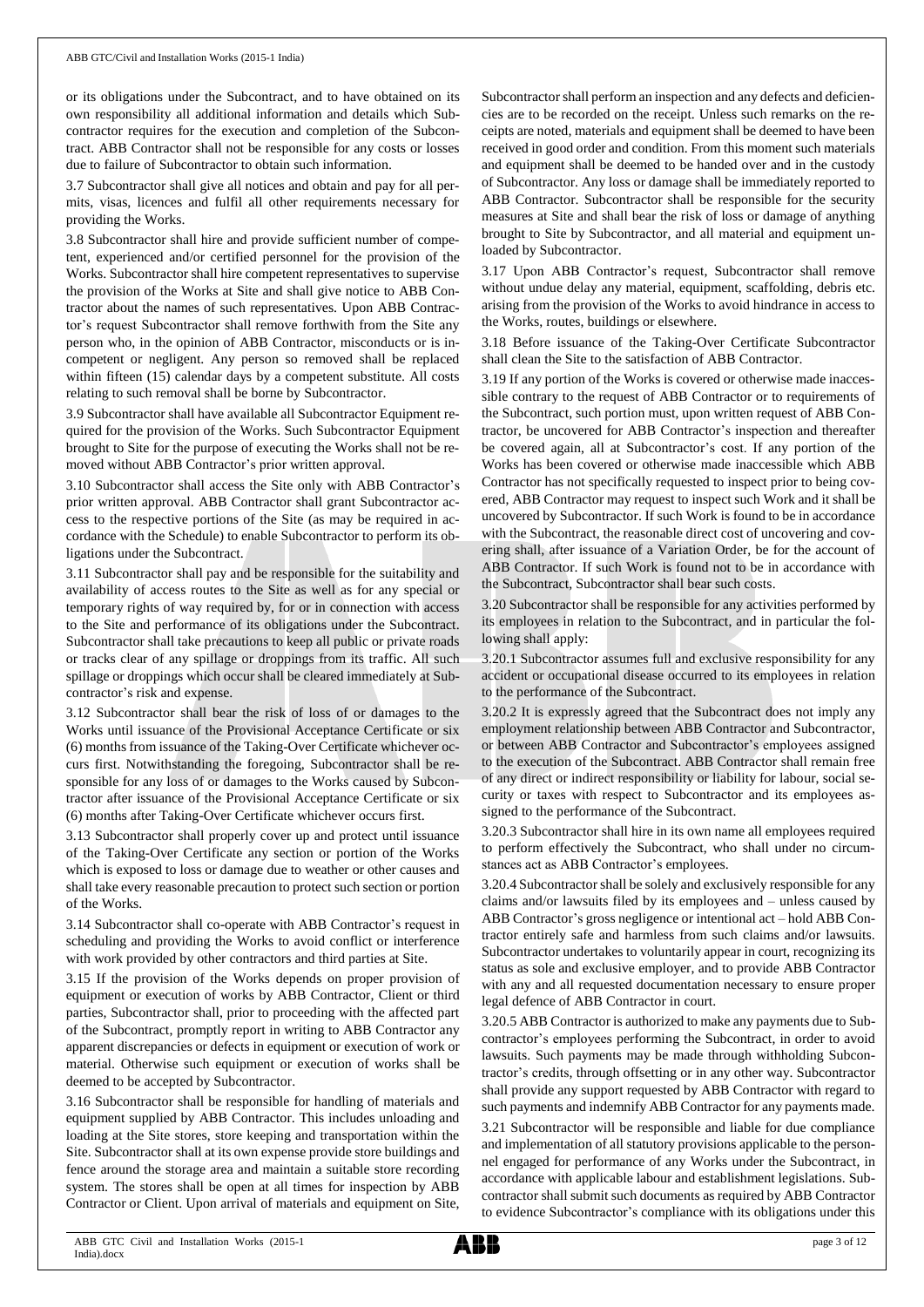Clause. Subcontractor hereby agrees that ABB Contractor shall have the right to withhold payments due to Subcontractor in the event that Subcontractor fails to produce sufficient documentary evidences for compliance with its obligations.

#### **4. HEALTH, SAFETY AND ENVIRONMENT (HSE)**

4.1 Subcontractor shall comply and ensure compliance by any of its employees and subcontractors with all applicable laws relating to HSE throughout the performance of the Subcontract.

4.2 Subcontractor shall comply with (i) ABB Contractor's HSE instructions for the Site and ABB's Code of Practice for Safe Working (as referred to in the Special Terms and Conditions), (ii) Client's instructions concerning HSE at Site and (iii) applicable industry standards and good engineering practice.

4.3 Subcontractor shall allocate sufficient and qualified HSE resources to satisfy its obligations with regard to HSE. Resources allocation shall be reviewed periodically by Subcontractor and shared with ABB Contractor to ensure HSE requirements can be met. Subcontractor shall ensure that all its personnel, and its subcontractors' personnel, working on Site shall have received relevant training and induction before being allowed to work on Site. Subcontractor shall immediately remove from Site any person who, in ABB Contractor's opinion, fails to comply with the provisions of the relevant legislation, regulations and rules as appropriate or such other HSE legislation, which from time to time may be in force.

4.4 Subcontractor shall be solely responsible for the health and safety of all its employees and subcontractors at Site and shall immediately advise ABB Contractor and the relevant authority, if so required, of the occurrence of any accident, incident or near-miss on or about the Site or otherwise in connection with the provision of the Works. Within twenty four (24) hours after the occurrence of any such accident, incident or near-miss, Subcontractor shall furnish ABB Contractor with a written report, which shall be followed within fourteen (14) calendar days by a final report. Subcontractor shall also provide such a report to the appropriate authority when required. This procedure shall not relieve Subcontractor from the full responsibility to protect persons and property, and from its liability for damages.

4.5 Subcontractor shall hire only persons free from contagious diseases. Subcontractor shall, if requested by ABB Contractor, perform medical examination of its employees and provide ABB Contractor with the results of such examination, unless such provision would violate applicable laws.

4.6 Subcontractor shall maintain the whole area of its operations in a clean, tidy and safe condition and arrange all items necessary for providing the Works in an orderly manner. Any rubbish, waste material, debris, etc. generated from providing the Works shall be systematically cleared off the working areas and Subcontractor shall be responsible for disposing material in accordance with Applicable Laws. In addition, any such substance or material that could cause damage or harm to the environment shall be stored, transported, treated and removed to, at and from the Site in the most environmental friendly way possible and in accordance with Applicable Laws. Subcontractor shall also clear all its items constituting a fire hazard from Site. If Subcontractor fails to immediately comply with written instructions to clear materials, ABB Contractor shall clear such materials at Subcontractor's risk and expense.

4.7 Subcontractor shall notify ABB Contractor of all hazardous materials (as such term is defined in applicable laws or regulations) which are contained in the Works. Subcontractor shall furnish ABB Contractor with copies of all applicable material safety data sheets and provide any appropriate special handling instructions for the Works no later than ten (10) calendar days prior to the provision of the Works.

#### **5. VARIATION ORDERS**

5.1 ABB Contractor may issue, in the standard form provided in the Annexes, Variation Orders to Subcontractor to alter the Schedule, to amend, omit, add to, or otherwise change the Works or any parts

thereof. Subcontractor shall carry out such Variation Orders only upon receipt of written Variation Order and continue to be bound by the provisions of the Subcontract. The value of each Variation Order shall then be added to or deducted from the Subcontract Price, as appropriate and specified in Clause 5.2. The Variation Order shall, as the case may be, express the amount of time by virtue of which the Schedule shall be shortened or extended.

5.2 Payments or credits for any variations covered by a Variation Order shall be calculated in accordance with the following order: (i) agreed unit price list as defined in the Subcontract, (ii) lump sum to be agreed between ABB Contractor and Subcontractor, (iii) on a time and material basis or, (iv) if necessary, as a combination of these methods. If the agreed unit price list does not cover the subject matter of the Variation Order, an additional price shall be determined by ABB Contractor on the basis of prices in the list for similar goods, and added to the unit price list.

5.3 Variations requested by ABB Contractor in a reasonable time period shall not result in extension of time for performance of Subcontractor's obligations.

5.4 If Subcontractor believes that any order, request, act or omission of ABB Contractor involves or constitutes a change to the Subcontract, Subcontractor shall within five (5) calendar days of such order, request, act or omission forward a written proposal for a Variation Order in respect of such change to ABB Contractor. Subcontractor shall not be entitled to additional compensation in respect of costs and/or time incurred, unless ABB Contractor issues a Variation Order as a result of Subcontractor's proposal and Subcontractor complies strictly with the notice provisions of this Clause.

5.5 Subcontractor shall not postpone or delay the performance of a Variation Order on the grounds of dispute, or that it is subject to acceptance by Subcontractor, or agreeing to the value amount, and/or time extension to Schedule.

#### **6. PROVISION OF THE WORKS**

6.1 Subcontractor shall provide the Works and meet the Schedule both as specified in the Subcontract. Partial performance is not accepted unless confirmed or requested by ABB Contractor in writing.

6.2 Subcontractor shall submit for ABB Contractor's approval a detailed execution plan (including agreed milestones and activities with duration and planned resources as specified in the Subcontract) for the performance of the Subcontract and shall assist ABB Contractor with regard to the scheduling and planning process, and cooperate with ABB Contractor in all respects of the Subcontract scheduling and planning.

6.3 Unless requested otherwise, Subcontractor shall at least weekly in the form requested by ABB Contractor, report the status of the provision of the Works. The report shall provide a statement regarding the timely provision of the Works (including photos of the Works), bill of quantities managed during that month and bill of quantities to be managed during the next month, and steps proposed for expediting whenever required. The report shall also show the numbers and categories of workers assigned to defined activities as well as the numbers and categories of machinery and equipment at Site. Subcontractor shall anticipate that the Works may be interfered with or incidentally delayed from time to time due to concurrent performance of work by others. The report shall be provided to ABB Contractor within five (5) calendar days from the end of the month covered by the report. If the provision of the Works or any part thereof is behind the Schedule, Subcontractor shall submit in writing a recovery plan specifying its activities for reaching compliance with the Schedule. Upon ABB Contractor's request, Subcontractor shall provide ABB Contractor at any time with all information regarding the provision of the Works. ABB Contractor shall have the right to withhold payments under the Subcontract if Subcontractor fails to submit any of the reports.

6.4 Subcontractor must indicate latest at the time of acceptance of the Subcontract the customs tariff numbers of the country of consignment and the countries of origin for all Works. For controlled Works, the

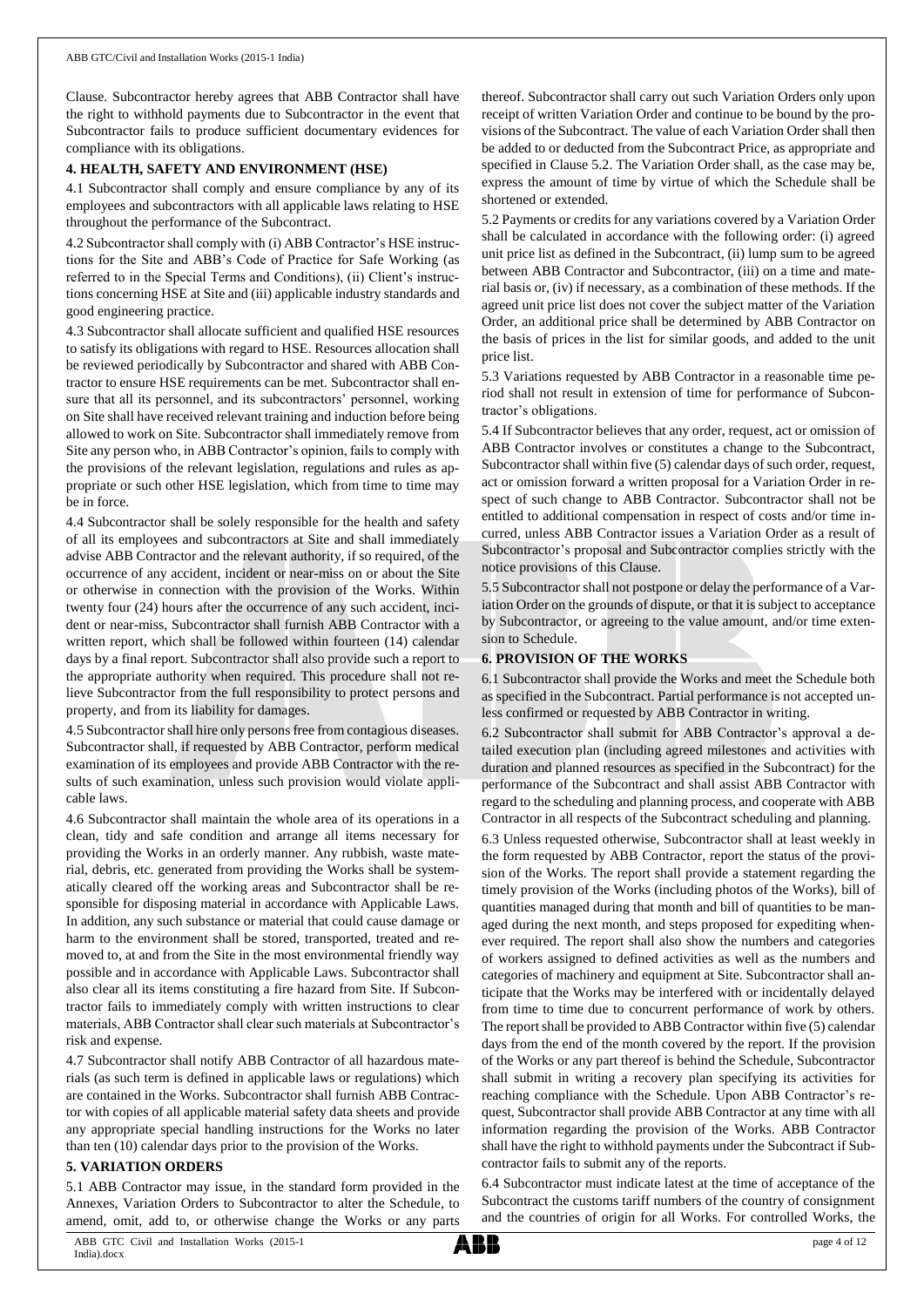relevant national export control numbers must be indicated and, if the Works are subject to U.S. export regulations, the U.S. Export Control Classification Numbers (ECCN) or classification numbers of the International Traffic In Arms Regulations (ITAR) must be specified. Proofs of preferential origin as well as conformity declarations and marks of the country of consignment or destination are to be submitted without being requested; certificates of origin upon request.

## **7. TIME FOR PROVIDING THE WORKS, DELAY**

7.1 If Subcontractor does not comply with the Schedule, ABB Contractor reserves the right to instruct Subcontractor in writing to expedite its performance under the Subcontract. Subcontractor shall take such measures (in accordance with ABB Contractor's instructions) as required for acceleration of progress so as to complete the provision of the Works, or the relevant part thereof, on time. Subcontractor shall not be entitled to any additional payment for taking such steps to accelerate the work to meet the Schedule. Subcontractor shall notify ABB Contractor in writing within twenty four (24) hours of the occurrence and cause of any delay and also to make every effort to minimise or mitigate the costs or the consequences of such delay.

7.2 If Subcontractor fails to provide the Works in accordance with the Schedule, Subcontractor shall pay liquidated damages to ABB Contractor for this default. The liquidated damages shall be payable at a rate specified in the Subcontract. Subcontractor shall pay the liquidated damages upon written demand or upon receipt of an invoice from ABB Contractor. The amount of liquidated damages may be deducted by ABB Contractor from any payments due or which may become due to Subcontractor, or from Subcontractor's financial guarantees, without prejudice to any other recovery method. The payment of such liquidated damages shall not relieve Subcontractor from any of its obligations and liabilities under the Subcontract.

7.3 If the delay in providing the Works is such that ABB Contractor is entitled to maximum liquidated damages and if the Works are still not provided, ABB Contractor may in writing demand provision of the Works within a final reasonable period which shall not be less than one week.

7.4 If Subcontractor does not provide the Works within such final period and this is not due to any circumstance for which ABB Contractor is responsible, then ABB Contractor reserves the right to:

7.4.1 terminate the Subcontract pursuant to Clause 18 (Termination);

7.4.2 refuse any subsequent provision of the Works which Subcontractor attempts to make;

7.4.3 recover from Subcontractor any costs or expenditure incurred by ABB Contractor in obtaining the Works in substitution from another Subcontractor;

7.4.4 claim in addition to liquidated damages under Clause 7 for any additional costs, losses or damages incurred whatsoever by ABB Contractor which are reasonably attributable to Subcontractor's failure to comply with the Subcontract.

7.5 ABB Contractor shall also have the right to terminate the Subcontract by notice in writing to the Subcontractor, if it is clear from the circumstances that there will occur a delay in providing the Works which under Clause 7 would entitle ABB Contractor to maximum liquidated damages.

#### **8. TEST AND ACCEPTANCE OF THE WORKS**

8.1 Subcontractor shall perform tests as required in the Special Terms and Conditions, and any other tests required to meet regulations, codes and standards or deemed necessary by ABB Contractor to verify that the Works comply with the Subcontract.

8.2 At any time prior to completion of the Works, ABB Contractor and/or Client's nominee shall have the right to (i) inspect the Works upon providing reasonable notice, and/or (ii) test the Works, or any parts or materials thereof, as required in the Special Terms and Conditions.

8.3 If the results of such inspection or test cause ABB Contractor to be of the opinion that the Works do not comply or are unlikely to comply with the Subcontract, ABB Contractor shall inform Subcontractor and Subcontractor shall immediately take such action as is necessary to ensure compliance with the Subcontract. In addition Subcontractor shall carry out such necessary additional inspection or testing at Subcontractor's own cost whereby ABB Contractor and Client shall be entitled to be present. ABB Contractor's costs (including Client's costs) of attending such additional inspection and testing of the Works shall be for Subcontractor's account.

8.4 Subcontractor shall prepare and transfer to ABB Contractor within fifteen (15) calendar days from the Effective Date of the Subcontract a detailed schedule of all tests, including a drawing showing the test arrangement for the test procedure stating all instruments, equipment to be used, and indicating the estimated dates for the tests. Subcontractor shall furnish all instruments, labour, material and assistance required for inspection and witness of testing of the Works.

8.5 Subcontractor shall inform with a minimum of four (4) weeks advance notice in writing ABB Contractor when the Works are ready for the agreed inspections and tests.

8.6 The costs of any tests shall be included in the Subcontract Price.

8.7 In the event the Works do not pass the tests, the Parties shall prepare and sign a protocol after the acceptance test indicating all relevant test results and the deficiencies and defects preventing ABB Contractor from issuing the Taking-Over Certificate. Subcontractor shall remedy the deficiencies and defects within the shortest time possible or by the date in ABB Contractor's Works defect notice.

8.8 ABB Contractor will issue a Taking-Over Certificate when the Site has been cleaned to the satisfaction of ABB Contractor, the Works have passed all applicable tests and Subcontractor has met all obligations under the Subcontract.

8.9 ABB Contractor in its sole discretion shall be entitled to issue the Taking-Over Certificate as a conditional acceptance, despite deficiencies and defects identified during the inspection and testing program. In such case the conditional character and the respective deficiencies and defects shall be expressly described in the Taking-Over Certificate, and Subcontractor shall remedy these deficiencies and defects within the shortest time possible, however not later than thirty (30) calendar days from the date of the (conditional) Taking-Over Certificate. ABB Contractor is entitled to withhold any outstanding payments until all these deficiencies and defects have been remedied. Should Subcontractor fail to remedy the same within the thirty (30) calendar days' time period, the issued (conditional) Taking-Over Certificate shall automatically be deemed to be null and void and ABB Contractor shall – without prejudice to any other rights or remedies it may have at law or under the Subcontract – be entitled (i) to treat the failure as a delay in completion, and (ii) to call any guarantees in its possession. The warranty period shall in no event commence under such (conditional) Taking-Over Certificate. After all defects and deficiencies have been remedied, the Taking-Over Certificate shall become effective.

8.10 ABB Contractor shall issue the Final Acceptance Certificate when all defects and deficiencies have been remedied, Subcontractor has met all obligations under the Subcontract and the warranty period has expired.

8.11 ABB Contractor in its sole discretion shall be entitled to issue the Final Acceptance Certificate as a conditional acceptance, despite deficiencies and defects identified during the inspection and testing program. In such case the conditional character and the respective deficiencies and defects shall be expressly described in the (conditional) Final Acceptance Certificate, and Subcontractor shall remedy these deficiencies and defects within the shortest time possible, however not later than thirty (30) calendar days from the date of the (conditional) Final Acceptance Certificate. ABB Contractor is entitled to withhold any outstanding payments until all these deficiencies and defects have been remedied. Should Subcontractor fail to remedy the same within

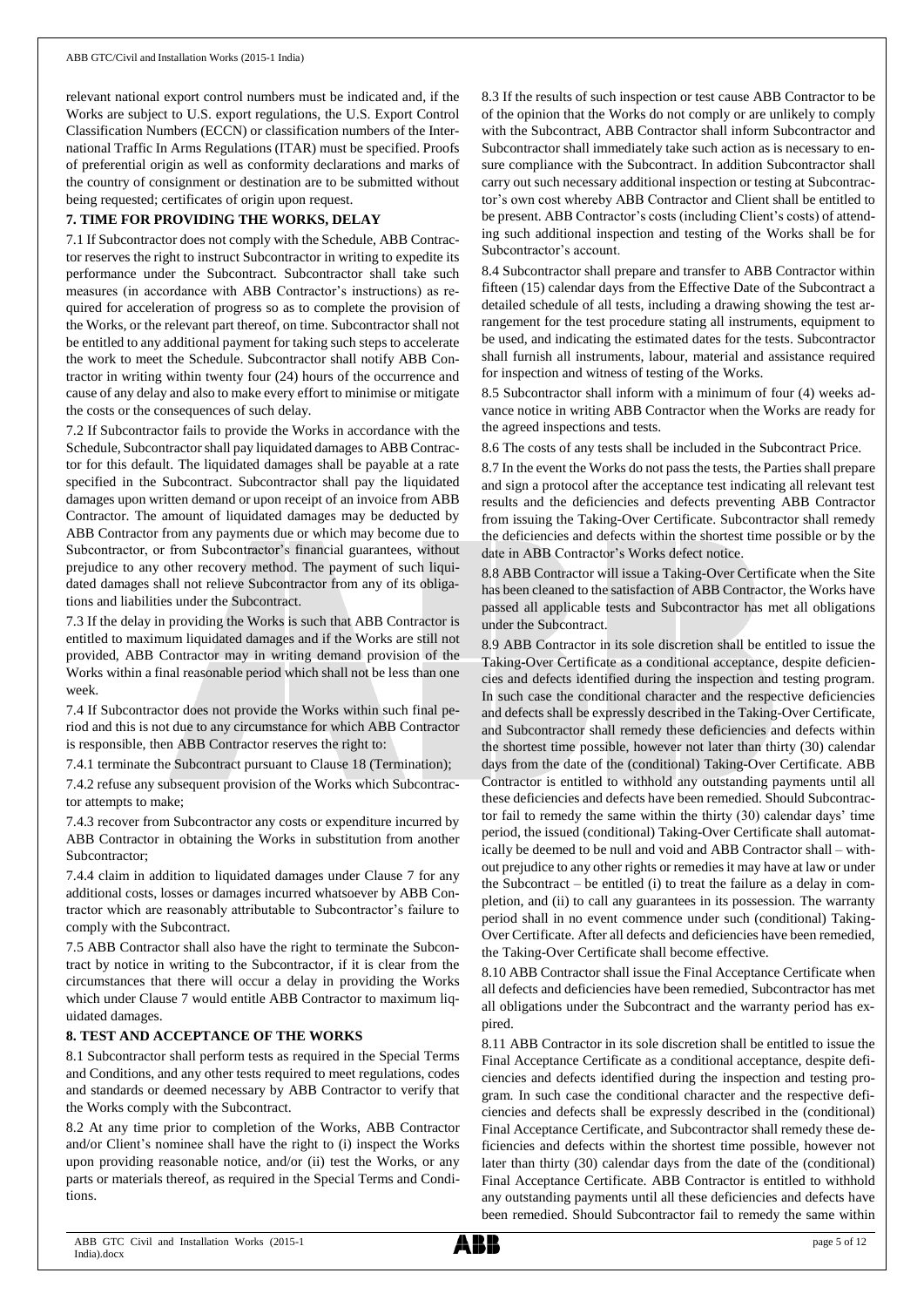the thirty (30) calendar days' time period, the issued (conditional) Final Acceptance Certificate shall automatically be deemed to be null and void and ABB Contractor shall – without prejudice to any other rights or remedies it may have at law or under the Subcontract – be entitled (i) to treat the failure as a delay in performance, (ii) to be compensated by Subcontractor for all costs, damages and losses incurred as a result of these deficiencies and defects, and (iii) to call any guarantees in its possession. After all defects and deficiencies have been remedied, the Final Acceptance Certificate shall become effective.

8.12 No certificate, consent, approval or acceptance by ABB Contractor or its representatives other than the Final Acceptance Certificate duly signed by ABB Contractor's authorized representatives shall neither be deemed to constitute final approval and acceptance of the Works nor relieve Subcontractor from any of its obligations under the Subcontract.

8.13 Subcontractor shall have available and provide at its own expense sufficient equipment, workmen and services as required to obtain from ABB Contractor the Taking-Over Certificate and the Final Acceptance Certificate. Any extension of time requires written application of Subcontractor (including explanation of the reasons for not complying with the Schedule) and written approval of ABB Contractor.

8.14 ABB Contractor may under circumstances endangering the Works and/or the proper execution of the Subcontract, without any effect on the obligations of either Party under the Subcontract, take possession of any part of the Works at any time. Such possession shall not constitute acceptance of the Works and shall not relieve Subcontractor of any of its obligations and liabilities under the Subcontract.

8.15 Notwithstanding any approval, inspection, test or test sampling by ABB Contractor, Subcontractor shall remain fully responsible for the Works compliance with the Subcontract. This applies whether or not ABB Contractor has exercised its right of approval, inspection, testing and/or test sampling and shall not limit Subcontractor's obligations under the Subcontract. For the avoidance of doubt, approval, inspection, testing or test sampling of Works by ABB Contractor shall in no event exempt Subcontractor from or limit Subcontractor's warranties or liability in any way.

#### **9. SUSPENSION OF THE SUBCONTRACT**

9.1 ABB Contractor shall have the right to suspend performance of the Subcontract at any time for convenience for a period of 90 calendar days in the aggregate without any compensation to Subcontractor. In case the suspension extends beyond 90 calendar days, Subcontractor shall be compensated by ABB Contractor for the direct and reasonable incurred costs of such suspension, such as cost of protection, storage and insurance. The agreed time for performance of the Subcontract or the concerned part thereof shall be extended by the time period of the suspension.

9.2 If the suspension of the Subcontract is caused or requested by Client, Subcontractor shall be entitled only to a compensation as specified in the Subcontract and to the extent paid by Client.

9.3 Subcontractor shall suspend the performance of the Subcontract or any part thereof, including postponing the provision of the Works, for such times and in such manner as ABB Contractor considers necessary (i) for proper HSE or execution of the Subcontract, or (ii) due to any default by Subcontractor, in which case Subcontractor shall bear all costs and be liable for the delay arising from such suspension.

9.4 During any suspension Subcontractor shall properly protect, insure and secure the Works.

9.5 Subcontractor is obliged to make every effort to minimise the consequences of any suspension.

9.6 Subcontractor shall have no right to suspend performance of the Subcontract.

#### **10. FORCE MAJEURE**

10.1 Neither Party shall be liable for any delay in performing or for failure to perform its obligations under the Subcontract if the delay or

failure results from an event of "Force Majeure", provided that the affected Party serves notice to the other Party within five (5) calendar days from occurrence of the respective event of Force Majeure.

10.2 "Force Majeure" means the occurrence of any of the following events, provided that they are unforeseeable and beyond the control of the Party affected that results in the failure or delay by such Party of some performance under the Subcontract, in full or part: flood, earthquake, volcanic eruption, war (whether declared or not), or terrorism.

10.3 The delayed Party will provide continuous updates on status and efforts to resolve the delay, and will ultimately be entitled to an extension of time only, and no monetary compensation for the delay. Each Party shall use its reasonable endeavours to minimise the effects of any event of Force Majeure.

10.4 If an event of Force Majeure occurs which exceeds twelve (12) months either Party shall have the right to terminate the Subcontract forthwith by written notice to the other Party without liability to the other Party.

#### **11. WARRANTY**

11.1 Subcontractor warrants that:

11.1.1 the Works comply with the Subcontract, including but not limited to the specifications as stipulated in the Subcontract, and with good engineering practices, and that they retain the functionality and performance as expected by Client, and remain free from rights of third parties, including Intellectual Property Rights;

11.1.2 the Works are fit for the particular purpose of the Project, whether expressly or impliedly made known to Subcontractor in the Subcontract;

11.1.3 the Works are free and remain free from defects during the warranty period; and

11.1.4 the Works comply with Clauses 3.1.1 and 19 (Compliance, Integrity).

11.2 The warranty period shall be thirty six (36) months from the date ABB Contractor has obtained the Provisional Acceptance Certificate. If Provisional Acceptance Certificate cannot be achieved through no fault of Subcontractor, the warranty period shall be forty eight (48) months from the date of issuance of Taking-Over Certificate for the respective Works, and in the absence of such Taking-Over Certificate, the warranty period shall be forty eight (48) months from completion of the Works, which shall be achieved when the Works have been completed in accordance with the Subcontract, except for any outstanding work which is not attributable to Subcontractor's failure. Notwithstanding the foregoing, if the applicable law foresees a longer warranty period for the structural portion of the Works, such longer warranty period shall apply.

11.3 In the event of a breach of warranty, the entire warranty period of Clause 11.2 shall be restarted upon Client's and/or ABB Contractor's written confirmation that the Works are no longer defective. In all other cases the warranty period shall be extended by a time period which is equal to the time period from ABB Contractor's notice of breach of warranty to Subcontractor until ABB Contractor notifies Subcontractor in writing that the breach has been successfully remedied. For all other parts of the Works which cannot be used for the purposes of the Project as a result of a defect or damage, the same warranty extension shall apply.

11.4 Subcontractor shall, during a period of three (3) years after expiry of the warranty period, remain responsible for and shall remedy any defects in the Works which have not been detected by inspections or tests carried out and did not otherwise become obvious before the expiry of the warranty period, but are the result of non-compliance of the Works with the Subcontract prior to the expiry of the warranty period (hidden/latent defects).

11.5 Subcontractor assigns, transfers and conveys to ABB Contractor all of its rights, title and interests under any and all warranties with respect to the Works.

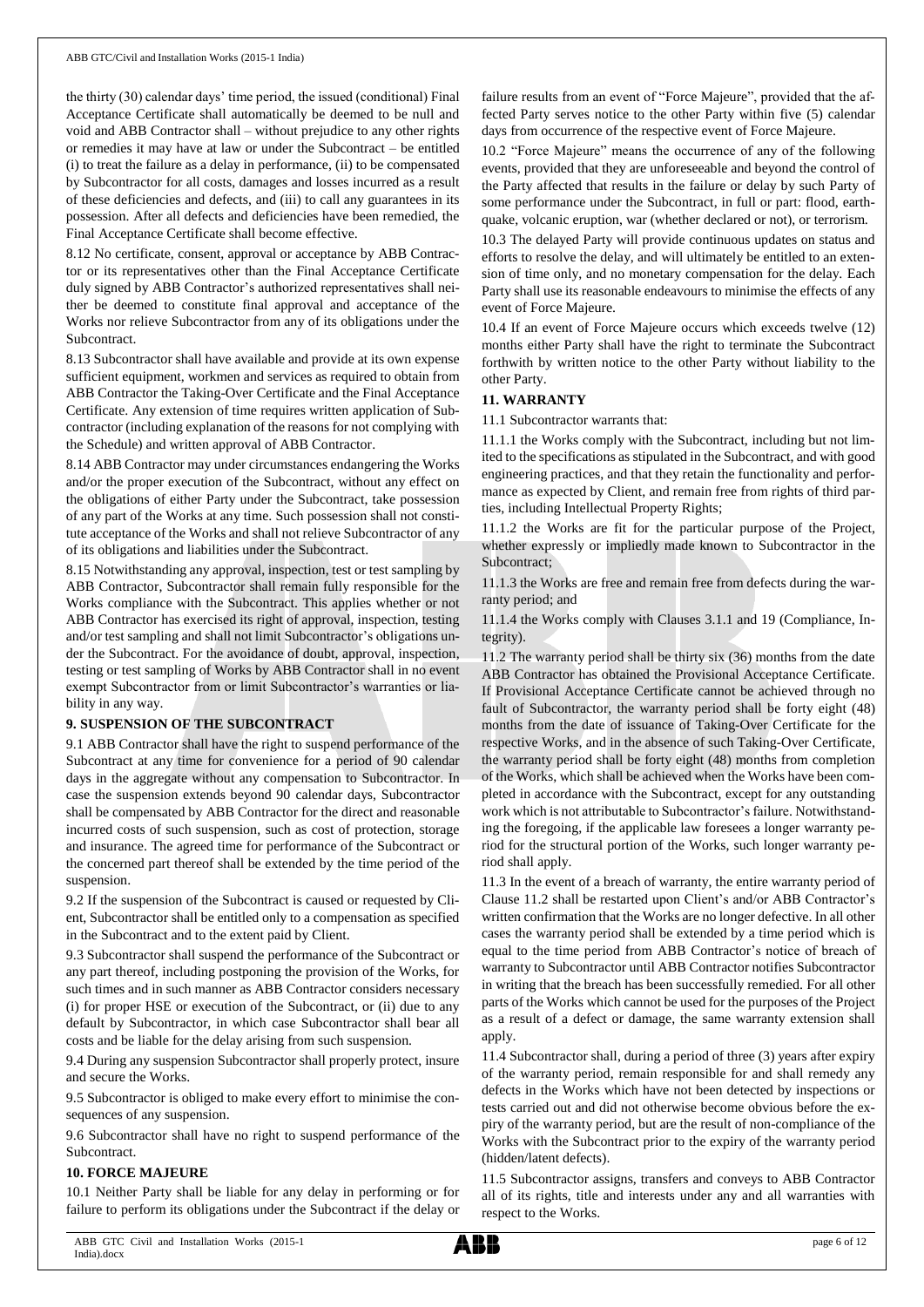11.6 In case of non-compliance with the warranty provided under this Clause 11, ABB Contractor shall be entitled to enforce one or more of the following remedies at Subcontractor's own expense and risk:

11.6.1 to give Subcontractor the opportunity to carry out any additional work necessary to ensure that the terms and conditions of the Subcontract are fulfilled within twenty (20) calendar days from ABB Contractor's notice. If not otherwise agreed in writing by the Parties, such remedial work requires acceptance by ABB Contractor;

11.6.2 to carry out (or to instruct a third party to carry out) any additional work necessary to make the Works comply with the Subcontract; 11.6.3 to obtain from Subcontractor prompt repair or replacement of the non-compliant Works by other Works conforming with the Subcontract, or to obtain such personnel in such numbers necessary for the proper and timely execution and completion of the Works. Any and all costs, including but not limited to costs of transportation to Site, disassembly, cleaning, upgrade, assembly, installation, testing, inspection, insurance, completion, and acceptance, which are connected with correcting defects or damages shall be to Subcontractor's account. This covers the time period until issuance of the Final Acceptance Certificate;

11.6.4 to refuse to accept any further provision of the Works, but without exemption from Subcontractor's liability for the defective Works for which ABB Contractor shall be entitled to a price reduction, instead of requiring their correction, replacement or removal. A Variation Order will be issued to reflect an equitable reduction in the Subcontract Price. Such adjustments shall be effected whether or not final payment has been made;

11.6.5 to claim such costs and damages as may have been sustained by ABB Contractor as a result of Subcontractor's breach or failure;

11.6.6 to terminate the Subcontract in accordance with Clause 18.1.

11.7 The rights and remedies available to ABB Contractor and contained in the Subcontract are cumulative and are not exclusive of any rights or remedies available under warranty, at law or in equity.

#### **12. STEP IN**

If Subcontractor (a) fails to provide the Works or any part thereof in accordance with the Schedule or (b) fails to provide the Works in accordance with any requirements as provided in the Subcontract and, within seven (7) calendar days after receipt of written notice from ABB Contractor, Subcontractor fails to take satisfactory actions (acceptable to ABB Contractor) to commence correction of such default or neglect with diligence and promptness, ABB Contractor may, without prejudice to any other remedy or rights ABB Contractor may have, take the Works (or relevant part thereof) out of the hands of Subcontractor and employ other subcontractors to complete the Works (or relevant part thereof) or complete it by using its own resources. Any such work shall be performed at Subcontractor's risk and expense. ABB Contractor shall have the right to take possession at Subcontractor's premises of any uncompleted part of the Works and use all drawings, technical information related to the Works, materials, equipment and other property provided (or to be provided) or used by Subcontractor and use it as ABB Contractor deems fit in order to complete the Works. If the cost to ABB Contractor for so completing the Works shall exceed the amount which would have been due to Subcontractor if the Works had been completed by him, Subcontractor shall pay the amount of such excess to ABB Contractor or it will be deducted from any money due or money that will become due to Subcontractor or from any of Subcontractor's guarantees.

# **13. PRICES, PAYMENT TERMS, INVOICING**

13.1 The Subcontract Price shall be deemed to cover the fulfilment by Subcontractor of all its obligations under the Subcontract and include the costs of the Works specified and the costs for everything, including but not limited to supervision, fees, taxes, duties, transportation, profit, overhead, licences, permits, and travel, whether indicated or described or not, which is necessary for the provision of the Works.

13.2 The prices stipulated in the Subcontract are fixed unless otherwise provided in a Variation Order.

13.3 The payment terms and the applicable procedures shall be specified in the Subcontract.

13.4 Subcontractor shall submit invoices complying with Subcontractor's and ABB Contractor's applicable local mandatory law, generally accepted accounting principles and ABB Contractor requirements set forth in the Subcontract, which shall contain the following minimum information: Subcontractor name, address and reference person including contact details (telephone, e-mail etc.); invoice date; invoice number; Order number (same as stated in the Order); Subcontractor number (same as stated in the Order); address of ABB Contractor; quantity; specification of Works supplied; price (total amount invoiced); currency; tax or VAT amount; tax or VAT number; Authorized Economic Operator and/or Approved Exporter Authorization number and/or other customs identification number, if applicable.

13.5 Invoices shall be accompanied by interim release of liens or privileges and shall be issued to ABB Contractor as stated in the Subcontract. Invoices shall be sent to the invoice address specified in the Subcontract. The submission of an invoice shall be deemed to be a confirmation by Subcontractor that it has no additional claims, except as may already have been submitted in writing, for anything that has occurred up to and including the last day of the period covered by such invoice. 13.6 Subcontractor shall make payment in due time for all equipment and labour used in, or in connection with, the performance of the Subcontract in order to avoid the imposition of any lien or privilege against any portion of the Works and/or the Project. In the event of the imposition of any such lien or privilege by any person who has supplied any such equipment or labour, or by any other person claiming by, through or under Subcontractor, Subcontractor shall, at its own expense, promptly take any and all action as may be necessary to cause such lien or privilege to be released or discharged. Subcontractor shall furnish satisfactory evidence, when requested by ABB Contractor, to verify compliance with the above. In the alternative, ABB Contractor may pay to release the lien and withhold such amounts from Subcontractor.

13.7 ABB Contractor shall have the right to withhold the whole or part of any payment to Subcontractor which, in the opinion of ABB Contractor, is necessary for protection of ABB Contractor from loss on account of claims against Subcontractor, or failure by Subcontractor to make due payments to its sub-suppliers or employees, or not having paid taxes, dues and social insurance contributions. ABB Contractor reserves the right to set off such amount owed to Subcontractor, or withhold payment for Works not provided in accordance with the Subcontract. However, Subcontractor shall not be entitled to set off any amounts owed by ABB Contractor to Subcontractor, unless prior approval has been granted by ABB Contractor in writing.

13.8 Unless otherwise agreed in writing (or instructed by ABB Contractor in writing), Subcontractorshall carry on and maintain the timely provision of the Works during arbitration and any dispute or disagreement with ABB Contractor, including, without limitation, a dispute or disagreement about ABB Contractor's withholding of payments otherwise due to Subcontractor.

# **14. FINANCIAL GUARANTEES**

14.1 Subcontractor shall submit financial guarantees as required in the Special Terms and Conditions, within fifteen (15) calendar days from Effective Date of the Subcontract. The guarantees shall be issued by reputable banks accepted by ABB Contractor. The guarantees shall be unconditional, irrevocable and payable on first demand. Subcontractor's failure to provide such financial guarantees shall entitle ABB Contractor to claim compensation for costs and damages as may have been sustained by ABB Contractor as a result of Subcontractor's failure to provide such financial guarantees, without prejudice to any other rights ABB Contractor may have under the Subcontract. ABB Contractor may seek additional security from Subcontractor, such as a parent company or bank guarantee, in a form as provided in the Annexes.

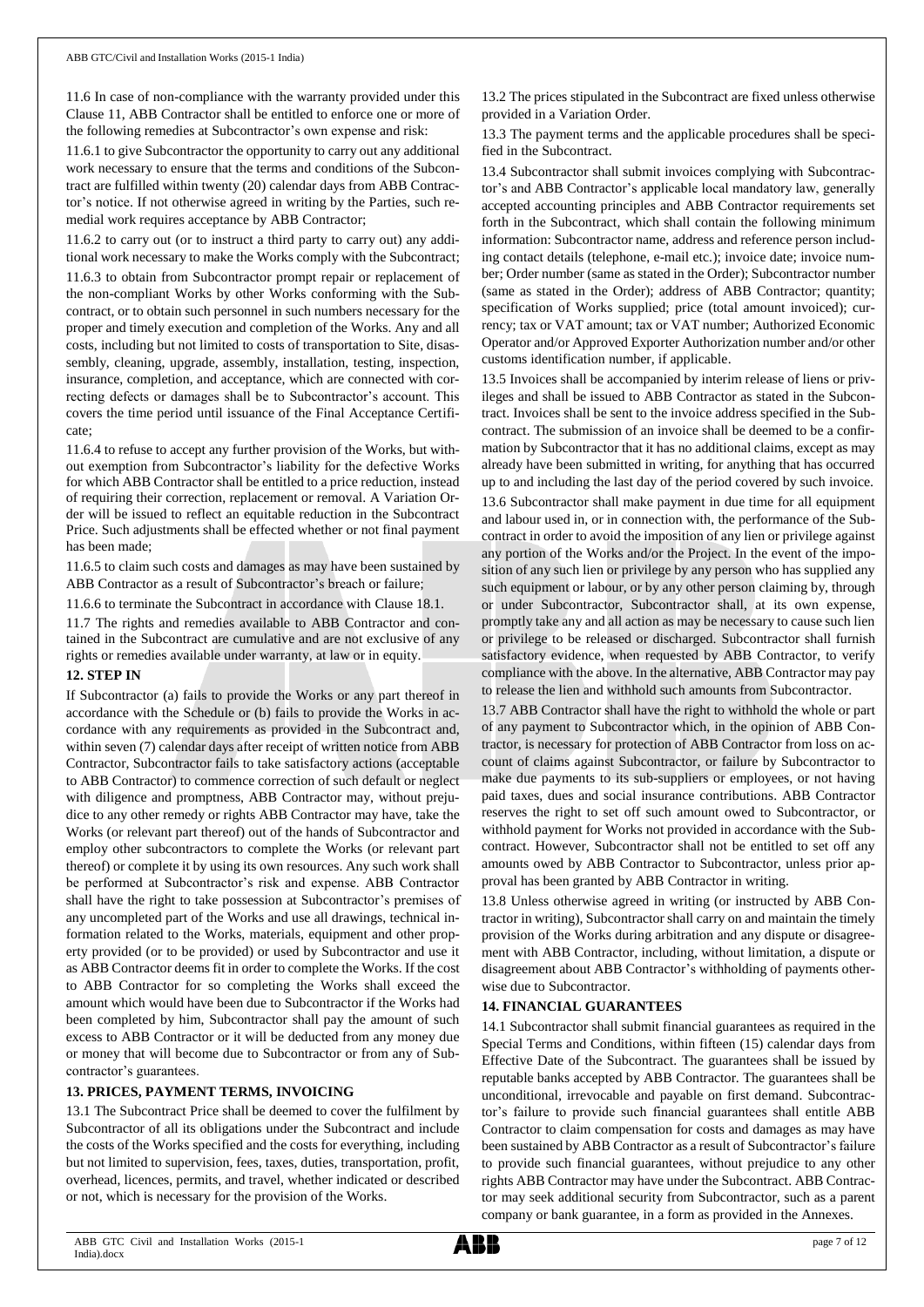14.2 The financial guarantees shall remain valid until issuance of the Final Acceptance Certificate by ABB Contractor. However, in case an advance payment guarantee is submitted, such guarantee shall remain valid until issuance of the Taking-Over Certificate.

14.3 In the event the Parties agree on increased prices, the financial guarantee shall be increased proportionally within twenty (20) calendar days from ABB Contractor's written confirmation of the increase of the respective prices, or otherwise the equivalent amount shall be deducted from each invoice and become reimbursable upon issuance of the Final Acceptance Certificate.

14.4 All costs related to financial guarantees shall be for the account of Subcontractor.

## **15. DOCUMENTATION**

15.1 Subcontractor shall at its expense:

15.1.1 submit, as part of the Works, the Subcontractor Documentation. Delay in submitting the Subcontractor Documentation is regarded a delay in providing the Works and the consequences are as set out in Clause 7 (Time for Providing the Works, Delay);

15.1.2 prepare translation into English and/or any other language if so required by ABB Contractor;

15.1.3 immediately upon receipt of Client's and/or ABB Contractor's technical specification, carefully check such specifications and Subcontractor shall promptly notify ABB Contractor of any errors, omissions or discrepancies found in such specifications. ABB Contractor shall not bear any costs or liability in relation to any errors, omissions or discrepancies which Subcontractor ought to have found during its check;

15.1.4 provide ABB Contractor with updated copies of the drawings ("as-built") and specifications showing all changes and modifications made during the execution of the Subcontract;

15.1.5 prior to (and as a condition for) issuance of the Taking-Over Certificate or, if earlier, at the dates set out in the Subcontract, furnish to ABB Contractor one set of drawings showing all changes during the provision of the Works.

15.2 Where certificates are required, such certificates shall be submitted by and at the expense of Subcontractor. Such submittal shall be made in accordance with ABB Contractor's instructions. Certificates shall be subject to review and approval by ABB Contractor, and Subcontractor shall not provide the Works represented by such certificates without such review and approval. Certificates shall clearly identify the Works being certified and shall include but not be limited to the following information: Subcontractor's name, name of the item, manufacturer's name, and reference to the appropriate drawing, technical specification section and paragraph number, all as applicable.

15.3 All Subcontractor Documentation is subject to the provisions above as well as the review and approval by ABB Contractor.

15.4 Subcontractor shall not be entitled to any compensation for Works provided prior to such approval to the extent that Works have to be modified in the result of comments from ABB Contractor.

15.5 ABB Contractor shall approve or comment on Subcontractor Documentation within the number of days after receipt specified in the Subcontract, provided that the Subcontractor Documentation is in a status that enables ABB Contractor to decide if the submitted Subcontractor Documentation is to be approved or revised.

15.6 Subcontractor Documentation commented upon by ABB Contractor shall be corrected and resubmitted for approval within seven (7) calendar days from the date of receipt of the comments by Subcontractor.

15.7 Reviews and approvals by ABB Contractor do not constitute formal and final acceptance of the details, general design, calculations, analyses, test methods, certificates, materials or other concerned items of the Works and do not relieve Subcontractor from full compliance with its contractual obligations. Final acceptance of the Works is exclusively subject to issuance of Final Acceptance Certificate.

15.8 Any drawings and documents provided by ABB Contractor to Subcontractor shall remain the exclusive property of ABB Contractor and may not be used by Subcontractor for any other purpose than performing the Subcontract. Such drawings and documents must not be copied, reproduced or transmitted in whole or in part to any third party without the prior written consent of ABB Contractor. All drawings and documents provided by ABB Contractor to Subcontractor shall be returned to ABB Contractor upon ABB Contractor's request.

15.9 Subcontractor shall keep all Subcontractor Documentation at least for ten (10) years after issuance of the Taking-Over Certificate or any such longer time required by applicable law.

## **16. LIABILITY AND INDEMNITY**

16.1 Subcontractor shall indemnify ABB Contractor and Client against all liabilities, losses, damages, injuries, cost, actions, suits, claims, demands, charges or expenses whatsoever arising in connection with death or injury suffered by persons employed by Subcontractor or any of its sub-suppliers.

16.2 Without prejudice to applicable mandatory law or unless otherwise agreed between the Parties, Subcontractor shall compensate/indemnify ABB Contractor and Client for all liabilities, losses, damages, injuries, cost, actions, suits, claims, demands, charges or expenses whatsoever arising out of or in connection with the performance of the Subcontract and/or the Works (i) for Subcontractor's breaches of the Subcontract, and (ii) for any claim made by a third party (including employees of Subcontractor) against ABB Contractor in connection with the Works and to the extent that the respective liability, loss, damage, injury, cost or expense was caused by or arises from acts or omissions of Subcontractor and/or from the Works.

16.3 In the event of infringements of third party Intellectual Property Rights caused by or related to the Works:

16.3.1 Subcontractor shall reimburse ABB Contractor and Client for any liabilities, losses, damages, injuries, costs and expenses (including without limitation to any direct losses, losses naturally arising out of an infringement, loss of profit and loss of reputation, and all interest, penalties and legal and other professional costs and expenses) arising out of such infringement. This obligation does not limit any further compensation rights of ABB Contractor or Client;

16.3.2 Without prejudice to ABB Contractor's right under the Subcontract, Subcontractor shall, upon notification from ABB Contractor, at Subcontractor's cost (i) procure for ABB Contractor the right to continue using the Works; (ii) modify the Works so that they cease to be infringing; or (iii) replace the Works by non-infringing Works.

16.4 Subcontractor shall be responsible for the acts, omissions, defaults, negligence or obligations of any of its sub-suppliers, its agents, servants or workmen as fully as if they were the acts, omissions, defaults, negligence or obligations of Subcontractor.

16.5 ABB Contractor reserves the right to set off any indemnity/liability claims under the Subcontract against any amounts owed to Subcontractor.

16.6 For any indemnity obligations, Subcontractor shall defend ABB Contractor and/or Client at its cost against any third party claims upon ABB Contractor's request.

#### **17. INSURANCE**

17.1 Until issuance of the Final Acceptance Certificate and as required in the Special Terms and Conditions, Subcontractor shall maintain at its expense with reputable and financially sound insurers acceptable to ABB Contractor the following type of insurances: public liability insurance, statutory worker's compensation/employer's liability insurance.

17.2 All insurance policies shall be endorsed to include ABB Contractor as additional insured and provide a waiver of insurer's right of subrogation in favour of ABB Contractor. All insurance policies and waivers of recourse shall, upon request by ABB Contractor, be extended to

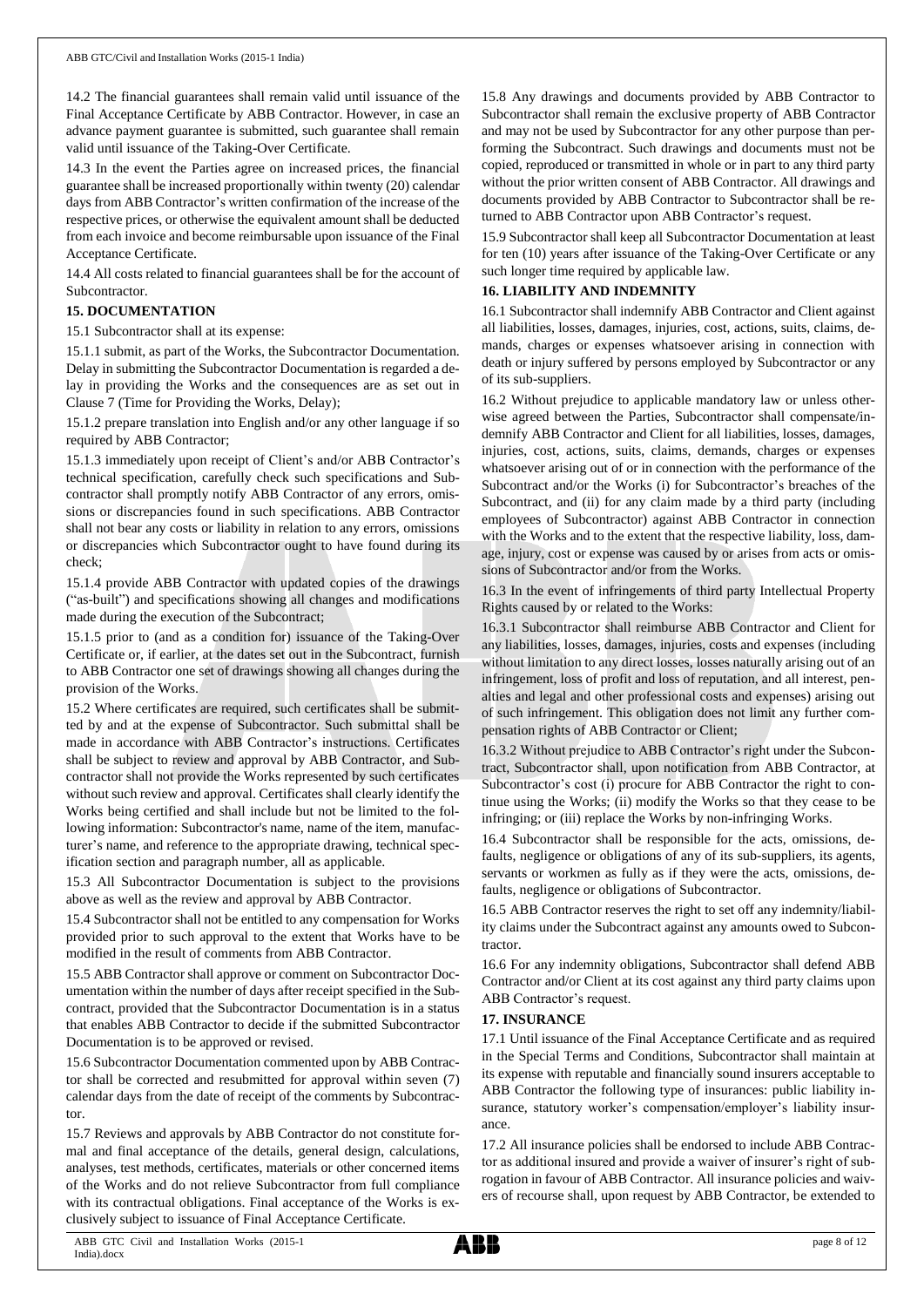also similarly apply to Client. Subcontractor shall no later than Effective Date provide to ABB Contractor certificates of insurance covering such policies as well as confirmation that premiums have been paid. Subcontractor shall also provide upon ABB Contractor's request copies of such insurance policies.

17.3 In case of loss and damage related to the covers in Clause 17, any and all deductibles shall be for Subcontractor's account.

17.4 Subcontractor shall furnish notice to ABB Contractor within thirty (30) calendar days of any cancellation or non-renewal or material change to the terms of any insurance.

17.5 All Subcontractor policies (except worker's compensation/employer's liability) shall be considered primary insurance and any insurance carried by ABB Contractor shall not be called upon by Subcontractor's insurers to contribute or participate on the basis of contributing, concurrent, double insurance or otherwise.

17.6 Should Subcontractor fail to provide insurance certificates and maintain insurance according to Clause 17, ABB Contractor shall have the right to procure such insurance cover at the sole expense of Subcontractor.

17.7 Any compensation received by Subcontractor shall be applied towards the replacement and/or restoration of the Works.

17.8 Nothing contained in this Clause 17 shall relieve Subcontractor of any liability under the Subcontract or any of its obligations to make good any loss or damage to the Works. The insured amounts can neither be considered nor construed as a limitation of liability.

#### **18. TERMINATION**

18.1 Without prejudice to any other rights or remedies to which ABB Contractor may be entitled, ABB Contractor may terminate the Subcontract in the event that:

18.1.1 Subcontractor commits a breach of its obligations under the Subcontract, and fails to remedy that breach within ten (10) calendar days (unless otherwise stated under the Subcontract) of receiving written notice from ABB Contractor requiring its remedy; or

18.1.2 subject to Clause 7.3, the maximum amount of liquidated damages payable by Subcontractor is reached, or, subject to Clause 7.5, it is clear from the circumstances that a delay will occur in providing the Works which would entitle ABB Contractor to maximum liquidated damages; or

18.1.3 Subcontractor fails to provide, in response to demand by ABB Contractor, adequate assurance of Subcontractor's future performance, whereby ABB Contractor shall be the sole judge of the adequacy of said assurance; or

18.1.4 there is any adverse change in the position, financial or otherwise, of Subcontractor, whereby and without limitation:

a) Subcontractor becomes insolvent; or

b) an order is made for the winding up of Subcontractor; or

c) documents are filed with a court of competent jurisdiction for the appointment of an administrator of Subcontractor; or

d) Subcontractor makes any arrangement or composition with its creditors, or makes an application to a court of competent jurisdiction for the protection of its creditors in any way; or

18.1.5 Subcontractor ceases, or threatens to cease, performing a substantial portion of its business, whether voluntarily or involuntarily, that has or will have an adverse effect on Subcontractor's ability to perform its obligations under the Subcontract; or

18.1.6 any representation or warranty made by Subcontractor in the Subcontract is not true, or inaccurate and if such lack of truth or accuracy would reasonably be expected to result in an adverse impact on ABB Contractor, unless cured within ten (10) calendar days after the date of written notice of such lack; or

18.1.7 there is a change of control of Subcontractor.

18.2 Upon termination according to Clause 18.1, ABB Contractor shall be entitled to reclaim all sums which ABB Contractor has paid to Subcontractor under the Subcontract and to claim compensation for any costs, losses or damages incurred whatsoever in connection with such termination. Subcontractor shall at its own expense promptly remove from the Site all portions of the Works which are defective or otherwise not conforming with the Subcontract and which have not been corrected, unless removal is waived by ABB Contractor.

18.3 If Subcontractor does not proceed with the removal of defective or non-conforming Works or the respective parts immediately upon written notice from ABB Contractor, ABB Contractor may (or may instruct a third party to) remove them and store them at the expense of Subcontractor. If Subcontractor does not pay the cost of such removal and storage within ten (10) calendar days thereafter, ABB Contractor may upon ten (10) additional calendar days' written notice sell such items at auction or at private sale and shall account for the net proceeds thereof, after deducting all the costs of such sale and other costs that should have been borne by Subcontractor. If such proceeds of sale do not cover all costs of sale and other costs which Subcontractor should have borne, the difference shall be charged to Subcontractor. If payments then or thereafter due to Subcontractor are not sufficient to cover such amount, Subcontractor shall pay the difference to ABB Contractor.

18.4 Upon termination according to Clause 18.1, ABB Contractor may complete the Subcontract or employ other suppliers to complete the Subcontract. Any such work shall be performed at Subcontractor's risk and expense. ABB Contractor shall have the right to take possession at Subcontractor's premises and/or at Site of any uncompleted part of the Works and use all Subcontractor Documentation, Subcontractor Equipment and other property provided (or to be provided) or used by Subcontractor and use it as ABB Contractor deems fit in order to complete the Works. If the cost to ABB Contractor for so completing the Works shall exceed the amount which would have been due to Subcontractor had the Works been completed by Subcontractor, Subcontractor shall pay the amount of such excess to ABB Contractor or it will be deducted from any money due or money that will become due to Subcontractor or from any of Subcontractor's guarantees.

18.5 Upon termination according to Clause 18.1, ABB Contractor shall have the right to enter into, and Subcontractor shall undertake to assign, any agreements with Subcontractor's sub-suppliers. Any costs related to such assignments of agreements with sub-suppliers from Subcontractor to ABB Contractor shall be for the account of Subcontractor.

18.6 ABB Contractor has the right to terminate the Subcontract or parts of the Subcontract without cause at any time with immediate effect at its sole discretion by written notice to Subcontractor. Upon receipt of such notice Subcontractor shall stop all provision of the Works and performance of the Subcontract unless otherwise directed by ABB Contractor. ABB Contractor shall pay Subcontractor for the Works provided and for the materials purchased for execution of the Works before termination which cannot be used by Subcontractor for any other purposes (such materials will become property of ABB Contractor upon payment by ABB Contractor), and other verified, proven and direct additional expenses for discontinuing the Subcontract. However, in no event shall the total amount to be paid by ABB Contractor to Subcontractor exceed the amount of accumulated costs as stated in the Special Terms and Conditions, or in the absence thereof, the amount due and payable by ABB Contractor at the time of termination according to the Subcontract. Subcontractor shall have no further claim for compensation due to such termination. Claims for compensation of loss of anticipated profits are excluded.

18.7 In case the Main Contract is terminated for reasons other than Subcontractor's performance and if ABB Contractor, as a result thereof, terminates the Subcontract, compensation to be paid to Subcontractor shall correspond to the compensation paid by Client to ABB Contractor for the respective part of the Subcontract.

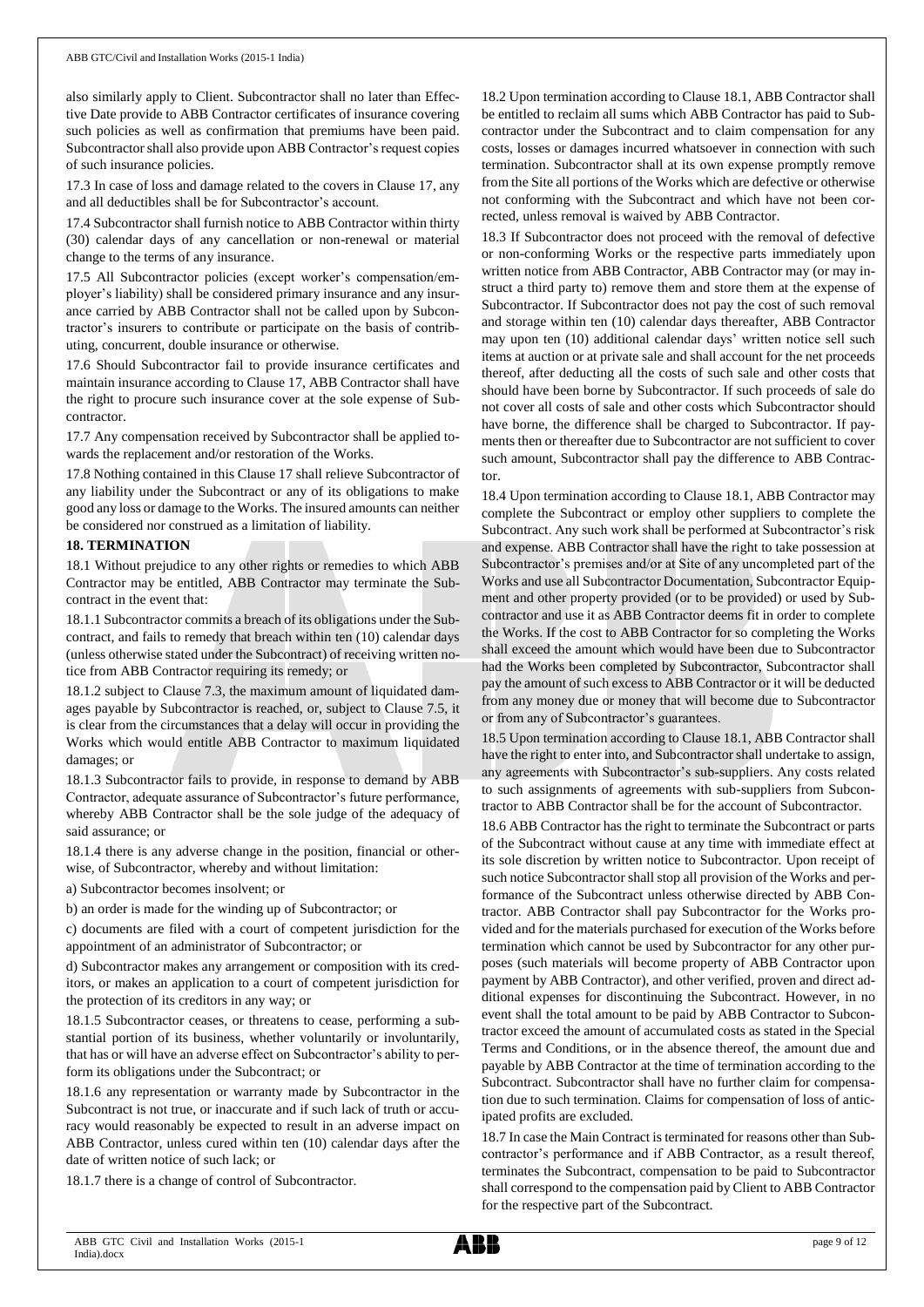18.8 On termination of the Subcontract, Subcontractor shall immediately deliver to ABB Contractor all copies of information or data provided by ABB Contractor to Subcontractor for the purposes of the Subcontract. Subcontractor shall certify to ABB Contractor that Subcontractor has not retained any copies of such information or data.

18.9 On termination of the Subcontract, Subcontractor shall immediately deliver to ABB Contractor all specifications, programs and other information, data, and Subcontractor Documentation regarding the Works which exist in any form whatsoever at the date of such termination, whether or not then complete.

18.10 Termination of the Subcontract, however arising, shall not affect or prejudice the accrued rights of the Parties as at termination, or the continuation of any provision expressly stated to survive, or implicitly surviving, termination.

## **19. COMPLIANCE, INTEGRITY**

19.1 Subcontractor shall provide the Works in compliance with all relevant legislation, laws, rules, regulations, and codes of practice, guidance and other requirements of any relevant government or governmental agency. To the extent that such regulations are advisory rather than mandatory, the standard of compliance to be achieved by Subcontractor shall be in compliance with the generally accepted best practice of the relevant industry.

19.2 Subcontractor must comply with the ABB Lists of Prohibited and Restricted Substances and with the reporting and other requirements regarding Conflict Minerals made available under **[www.abb.com](http://www.abb.com/) – Supplying – Material Compliance** or otherwise and shall provide ABB Contractor with respective documents, certificates and statements if requested. Any statement made by Subcontractor to ABB Contractor (whether directly or indirectly, e. g. where applicable via the ABB Supplier Registration and Pre-Qualification System) with regard to materials used for or in connection with the Works will be deemed to be a representation under the Subcontract.

19.3 Subcontractor represents and warrants that it is knowledgeable with, and is and will remain in full compliance with all applicable trade and customs laws, regulations, instructions, and policies, including, but not limited to, securing all necessary clearance requirements, proofs of origin, export and import licenses and exemptions from, and making all proper filings with appropriate governmental bodies and/or disclosures relating to the provision of services, the release or transfer of goods, hardware, software and technology to non U.S. nationals in the U.S., or outside the U.S., the release or transfer of technology and software having U.S. content or derived from U.S. origin software or technology.

19.4 No material or equipment included in or used for the Works shall originate from any company or country listed in any relevant embargo issued by the authority in the country where the Works shall be used or an authority otherwise having influence over the equipment and material forming part of the Works. If any of the Works are or will be subject to export restrictions, it is Subcontractor's responsibility to promptly inform ABB Contractor in writing of the particulars of such restrictions.

19.5 Both Parties warrant that each will not, directly or indirectly, and that each has no knowledge that the other Party or any third parties will, directly or indirectly, make any payment, gift or other commitment to its customers, to government officials or to agents, directors and employees of each Party, or any other party in a manner contrary to applicable laws (including but not limited to the U. S. Foreign Corrupt Practices Act and, where applicable, legislation enacted by member states and signatories implementing the OECD Convention Combating Bribery of Foreign Officials), and shall comply with all relevant laws, regulations, ordinances and rules regarding bribery and corruption. Nothing in the Subcontract shall render either Party or any of its Affiliates liable to reimburse the other for any such consideration given or promised.

19.6 Subcontractor herewith acknowledges and confirms that Subcontractor has received a copy of ABB's Code of Conduct and ABB's Supplier Code of Conduct or has been provided information on how to access both ABB Codes of Conduct online under **[www.abb.com/Integ](http://www.abb.com/Integrity)[rity](http://www.abb.com/Integrity)**. Subcontractor is obliged and agrees to perform its contractual obligations in accordance with both ABB Codes of Conduct, including but without limitation to all employment, health, safety and environmental requirements specified therein.

19.7 ABB has established the following reporting channels where Subcontractor and its employees may report suspected violations of applicable laws, policies or standards of conduct: Web portal: **[www.abb.com/Integrity](http://www.abb.com/Integrity) – Reporting Channels**; telephone and mail address: specified on this Web portal.

19.8 Any violation of an obligation contained in this Clause 19 shall be a material breach of the Subcontract. Either Party's material breach shall entitle the other Party to terminate the Subcontract with immediate effect and without prejudice to any further right or remedies under such Subcontract or applicable law.

19.9 Notwithstanding anything to the contrary contained in the Subcontract, Subcontractor shall, without any limitations, indemnify and hold harmless ABB Contractor from and against any liabilities, claim, proceeding, action, fine, loss, cost or damages arising out of or relating to any such violation of the above mentioned obligations and the termination of the Subcontract, or arising from export restrictions concealed by Subcontractor. With respect to export restrictions solely attributable to ABB Contractor's use of the Works, the now said commitment shall only apply to the extent Subcontractor has knowledge of or reasonably should have been aware of such use.

## **20. ASSIGNMENT AND SUBCONTRACTING**

20.1 Subcontractor shall neither novate nor assign, subcontract, transfer, nor encumber the Subcontract nor any parts thereof (including any monetary receivables from ABB Contractor) without prior written approval of ABB Contractor.

20.2 ABB Contractor may at any time assign, novate, encumber, subcontract or deal in any other manner with all or any of its rights or obligations under the Subcontract.

# **21. NOTICES AND COMMUNICATION**

21.1 Any notice shall (unless otherwise agreed upon) be given in the language of the Subcontract by sending the same by registered mail, courier, fax or by e-mail to the address of the relevant Party as stated in the Subcontract or to such other address as such Party may have notified in writing to the other for such purposes. E-mail and fax notices expressly require written confirmation issued by the receiving Party. Electronic read receipts may not under any circumstances be deemed as confirmation of notice. Electronic signatures shall not be valid, unless expressly agreed in writing by duly authorised representatives of the Parties.

21.2 ABB Contractor's and Subcontractor's representatives shall have weekly meetings at Site starting in the first week of execution of the Works at Site, or whenever requested by ABB Contractor, to discuss matters relating to the provision of the Works. Subcontractor is responsible to ensure that its representatives attending such meetings are fully competent and authorised to discuss and decide the respective matters relating to the provision of the Works, and have available all information and documents which may be required. ABB Contractor's representative shall prepare minutes for every meeting, the respective draft minutes shall be submitted to Subcontractor's representative for comments and approval by signing. Subcontractor's representative shall reply to the draft minutes within seventy-two (72) hours of receipt. If Subcontractor's representative does not reply or replies later, the draft minutes sent to Subcontractor's representative shall be regarded approved by Subcontractor and final.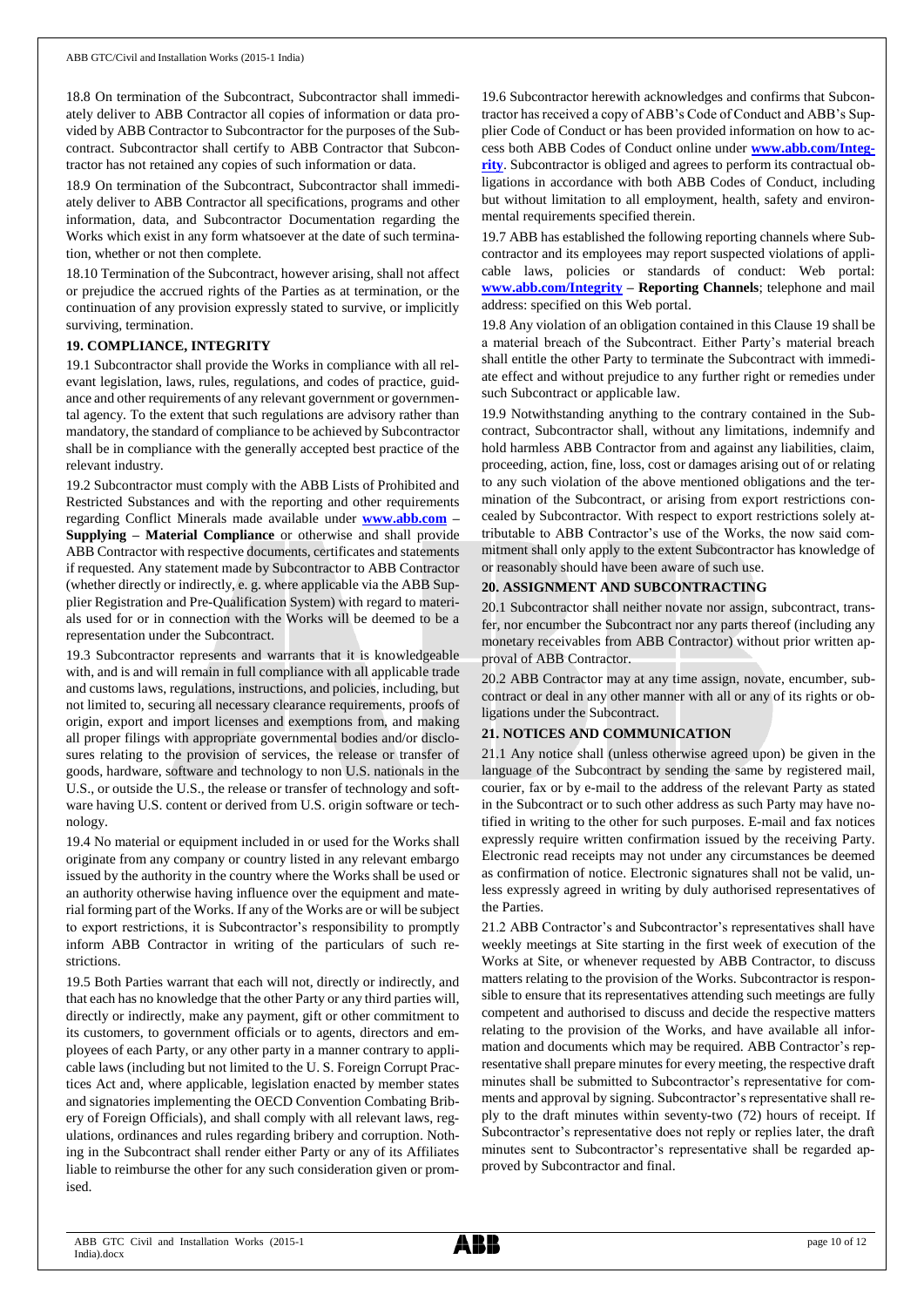#### **22. WAIVERS**

Failure to enforce or exercise, at any time or for any period, any term of the applicable ABB GTC/Civil and Installation Works or the Subcontract does not constitute, and shall not be construed as, a waiver of such term and shall not affect the right later to enforce such term or any other term herein contained.

#### **23. GOVERNING LAW AND DISPUTE SETTLEMENT**

23.1 The Subcontract shall be governed by and construed in accordance with the laws of the country (and/or the state, as applicable) of ABB Contractor's legal registration, however under exclusion of its conflict of law rules and the United Nations Convention on International Sale of Goods.

23.2 For domestic dispute resolution matters, whereby ABB Contractor and Subcontractor are registered in the same country, any dispute or difference arising out of or in connection with the Subcontract, including any question regarding its existence, validity or termination or the legal relationships established by the Subcontract, which cannot be settled amicably or by mediation, shall be submitted to the jurisdiction of the competent courts at the place of ABB Contractor's registration, unless other courts or arbitration are agreed in writing between the Parties.

23.3 For cross border dispute resolution matters, whereby ABB Contractor and Subcontractor are registered in different countries, unless agreed otherwise in writing between the Parties, any dispute or difference arising out of or in connection with the Subcontract, including any question regarding its existence, validity or termination or the legal relationships established by the Subcontract, which cannot be settled amicably or by mediation, shall be finally settled under the Rules of Arbitration of the International Chamber of Commerce by three arbitrators appointed in accordance with the said Rules. The place of arbitration shall be the location where ABB Contractor is registered, unless otherwise agreed in writing. The language of the proceedings and of the award shall be English. The decision of the arbitrators shall be final and binding upon both Parties, and neither Party shall seek recourse to an ordinary state court or any other authority to appeal for revisions of the decision.

23.4 Subcontractor shall keep such contemporary records as may be necessary to substantiate any claim. Without admitting ABB Contractor's liability, ABB Contractor may, after receiving any claim notice from Subcontractor, monitor the record-keeping and instruct Subcontractor to keep further contemporary records. ABB Contractor shall be entitled either itself or using such reputable and competent agents or representatives as it may authorize to audit the systems and retain records of Subcontractor specific to the Subcontract and Subcontractor shall ensure that ABB Contractor has similar rights to audit the systems and retain the records of any Subcontractor's sub-suppliers. No such audit or inspection shall relieve Subcontractor of liability or responsibility.

#### **24. CONFIDENTIALITY, DATA SECURITY, DATA PROTECTION**

#### 24.1 Subcontractor shall:

24.1.1 Unless otherwise agreed in writing, keep in strict confidence all ABB Contractor Data and any other information concerning ABB Contractor's or its Affiliates' business, its products and/or its technologies which Subcontractor obtains in connection with the Works to be provided (whether before or after acceptance of the Subcontract). Subcontractor shall restrict disclosure of such confidential material to such of its employees, agents or subcontractors or other third parties as need to know the same for the purpose of the provision of the Works to ABB Contractor. Subcontractor shall ensure that such employees, agents, subcontractors or other third parties are subject to and comply with the same obligations of confidentiality as applicable to Subcontractor and shall be liable for any unauthorized disclosures;

24.1.2 Apply appropriate safeguards, adequate to the type of ABB Contractor Data to be protected, against the unauthorised access or disclosure of ABB Contractor Data and protect such ABB Contractor Data in accordance with the generally accepted standards of protection in the related industry, or in the same manner and to the same degree that it protects its own confidential and proprietary information – whichever standard is higher. Subcontractor may disclose confidential information to "Permitted Additional Recipients" (which means Subcontractor's authorised representatives, including auditors, counsels, consultants and advisors) provided always that such Permitted Additional Recipients sign with Subcontractor a confidentiality agreement with terms substantially similar hereto or, where applicable, are required to comply with codes of professional conduct ensuring confidentiality of such information;

24.1.3 Not (i) use ABB Contractor Data for any other purposes than for providing the Works, or (ii) reproduce the ABB Contractor Data in whole or in part in any form except as may be required by the respective contractual documents, or (iii) disclose ABB Contractor Data to any third party, except to Permitted Additional Recipients or with the prior written consent of ABB Contractor;

24.1.4 Install and update at its own costs required adequate virus protection software and operating system security patches for all computers and software utilized in connection with providing the Works;

24.1.5 Inform ABB Contractor without delay about suspicion of breaches of data security or other serious incidents or irregularities regarding any ABB Contractor Data.

24.2 Subcontractor agrees that ABB Contractor shall be allowed to provide any information received from Subcontractor to any Affiliate of ABB Contractor. Subcontractor shall obtain in advance all necessary approval or consent for ABB Contractor to provide such information to ABB Contractor's Affiliates if such information is confidential for any reason or subject to applicable data protection or privacy laws and regulations.

24.3 In case the type of ABB Contractor Data affected is particularly sensitive and therefore, according to ABB Contractor's opinion, requires a separate confidentiality and non-disclosure agreement, Subcontractor agrees to enter into such agreement. The same applies with regard to data privacy topics which are not covered by this Clause 24 and which may require a separate data processing agreement according to applicable laws and regulations.

24.4 The obligations under this Clause 24 exist for an indefinite period of time and therefore shall survive the expiration or termination of the Subcontract for any reason.

#### **25. SEVERABILITY**

The invalidity or unenforceability of any term or of any right arising pursuant to the Subcontract shall not adversely affect the validity or enforceability of the remaining terms and rights. The respective terms or rights arising pursuant to the Subcontract shall be given effect as if the invalid, illegal or unenforceable provision had been deleted and replaced by a provision with a similar economic effect to that of the deleted provision if this can be achieved by another provision.

#### **26. SURVIVAL**

26.1 Provisions of the ABB GTC/Civil and Installation Works which either are expressed to survive the termination of the Subcontract or from their nature or context it is contemplated that they are to survive such termination shall remain in full force and effect notwithstanding such termination.

26.2 The obligations set forth in Clauses 11 (Warranty), 15 (Documentation), 16 (Liability and Indemnity) and 24 (Confidentiality, Data Security, Data Protection) shall survive expiration and termination of the Subcontract.